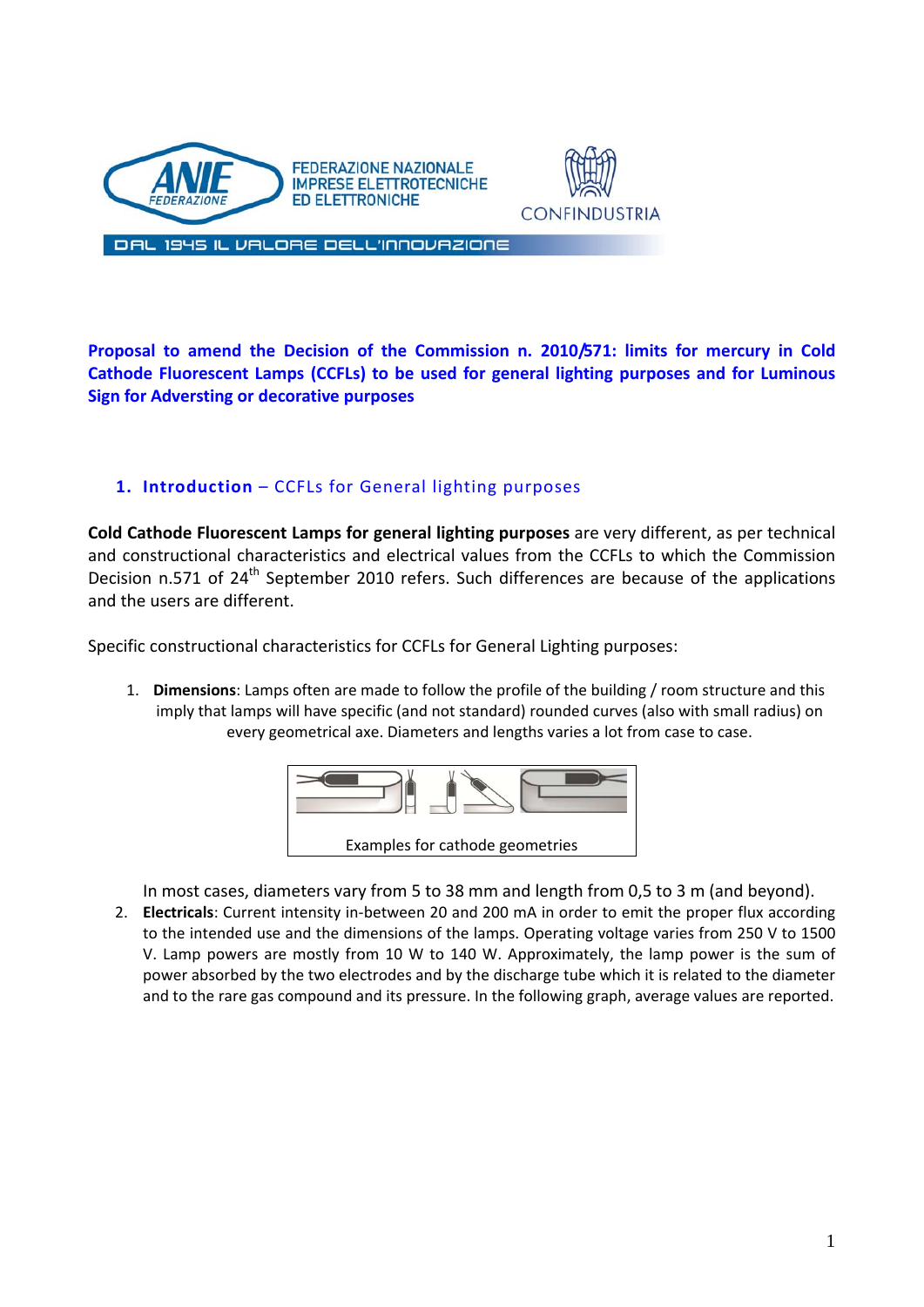#### Cold cathode: power of 1 meter of rare gas discharge (with low pressure mercury vapors)



- 3. **Operating**: The Colour of the light varies for different application needs. The luminous flux can easily be between 400 and 10000 lm per lamp (for three‐phosphor lamps).
- 4. **Switchings** do not affect CCFLs electrodes so these lamps are suitable for applications having high rate for (automatic or manual) switchings as Corridors, Toilettes, Stores, Lifts, ..
- 5. **Lamp life** is longer than hot cathode fluorescent lamps and not less than 50000 h

Hereafter some common applications for CCFLs as general lighting purposes:



CCFLs require mercury vapours mixed in rare gasses of the tube in order to operate. The RoHs Directive and the TAC are considering similar items but the study carried out and the relevant exemptions are proper to similar technologies and not to the same. This means that the present exemptions and limited value for mercury is not feasible to avoid the phase-out for this technologies from the lighting scenario. The proposal for a limited amount of Mercury contents in CCFLs would be as much simple as possible and not too stringent because in many cases lamps are not straight.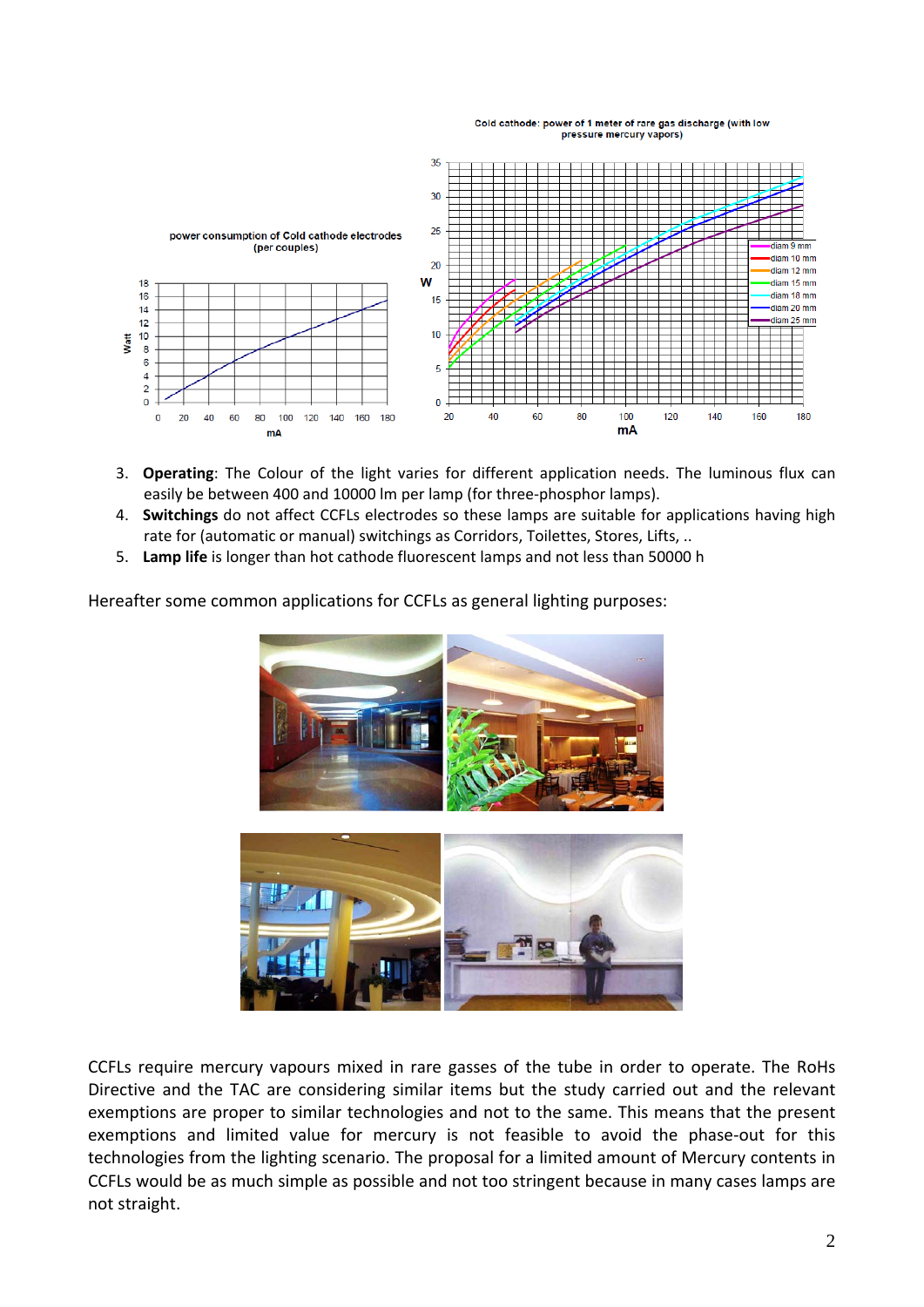# **Proposal** – possible exemption with limited value for Mercury in CCFLs for General lighting purposes (amendment to the existing Annex of DIRECTIVE 2002/95/EC)

**Cold Cathode Fluorescent Lamps for general lighting purposes** are very different, as per technical and constructional characteristics and electrical values from the CCFLs to which the Commission Decision n. 571 of 24<sup>th</sup> September 2010 refers in id. 3(a), 3(b) and 3(c); such differences are because of applications (and users). The proposal would be in line with the already agreed concept as in  $2(b)(3)$  "Non-linear tri-band phosphor lamps with tube diameter  $> 17$  mm" and  $2(b)(4)$ "Lamps for other general lighting and special purposes" having a limit up to 15 mg which would become not enough for lamp length above 1500 mm.

### **To add to the present items**

|         | Exemption                                                                                                                                               | Scope and dates of applicability                                                                      |  |  |
|---------|---------------------------------------------------------------------------------------------------------------------------------------------------------|-------------------------------------------------------------------------------------------------------|--|--|
| 2(b)(3) | Non-linear tri-band phosphor lamps with tube diameter<br>$> 17$ mm (e.g. T9)                                                                            | No limitation of use until 31 December<br>2011; 15 mg may be used per lamp after<br>31 December 2011  |  |  |
| 2(b)(4) | Lamps for other general lighting and special purposes<br>(e.g. induction lamps)                                                                         | No limitation of use until 31 December<br>2011; 15 mg may be used per lamp after<br>31 December 2011  |  |  |
| 3       | Mercury in cold cathode fluorescent lamps and external<br>electrode fluorescent lamps (CCFL and EEFL) for special<br>purposes not exceeding (per lamp): |                                                                                                       |  |  |
| 3(a)    | Short length $( \leq 500$ mm)                                                                                                                           | No limitation of use until 31 December<br>2011; 3,5 mg may be used per lamp<br>after 31 December 2011 |  |  |
| 3(b)    | Medium length ( $> 500$ mm and $\leq 1$ 500 mm)                                                                                                         | No limitation of use until 31 December<br>2011; 5 mg may be used per lamp after<br>31 December 2011   |  |  |
| 3(c)    | Long length $(> 1500$ mm)                                                                                                                               | No limitation of use until 31 December<br>2011; 13 mg may be used per lamp after<br>31 December 2011  |  |  |

### **the following new item:**

| 3 (d) | Mercury in cold cathode fluorescent lamps for general   1,0 mg per 100 mm<br>lighting purposes |  |
|-------|------------------------------------------------------------------------------------------------|--|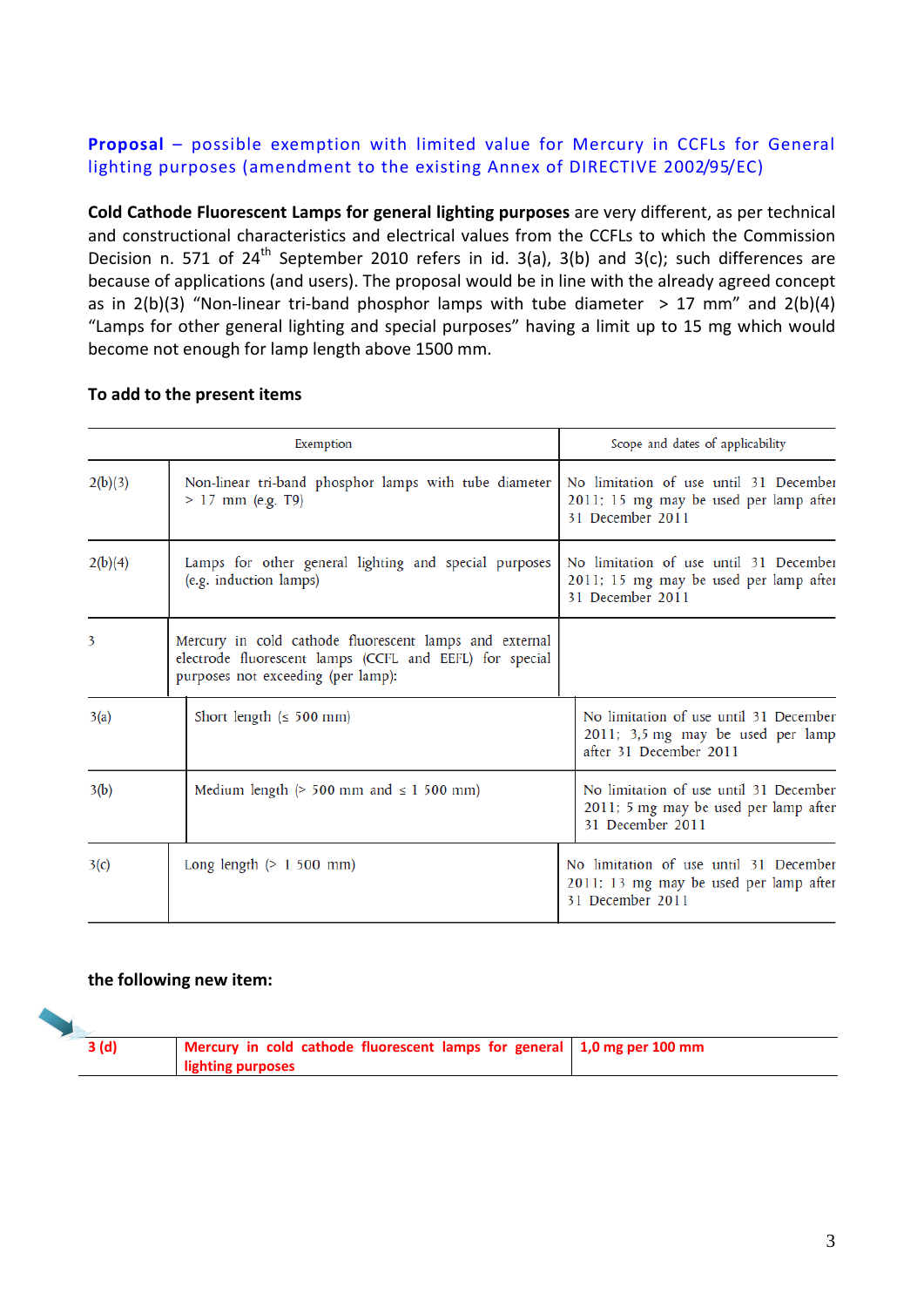# Case Studies – Comparison of the proposed exemption for Mercury in cold cathode fluorescent lamps for general lighting purposes with limits for most common lamps

Following examples are referred to most common lamps used in many applications. Comparisons with existing exemptions are made:

| case                        | lamp<br>voltage<br>(V) | diameter<br>(mm) | length<br>(mm) | In<br>(mA) | power<br>(W) | luminous<br>flux<br>(lm) | Lifetime<br>(h) | proposed<br>limit Hg<br>(mg) | existing limit for Tri-<br>band phosphor<br>lamps for general | Remarks                                                                                                                                                                        |
|-----------------------------|------------------------|------------------|----------------|------------|--------------|--------------------------|-----------------|------------------------------|---------------------------------------------------------------|--------------------------------------------------------------------------------------------------------------------------------------------------------------------------------|
| 1<br><b>CCFL</b>            | 460                    | 20               | 1500           | 100        | 46           | 2700                     | 50000           | 15                           | lighting<br>(3,5 mg from 2012)<br>rif. id. $2(a)(3)$          | 15 mg is equivalent to<br>the limit for a 30 W<br>lamp through its<br>lifetime cycle<br>(12.000 h x 4 cycles)<br>and having<br>comparable<br>characteristics                   |
| 1<br><b>CCFL</b>            | 730                    | 20               | 3000           | 100        | 73           | 5400                     | 50000           | 30                           | (3,0 mg from 2012)<br>rif. id. $2(a)(2)$                      | 30 mg is almost<br>equivalent to the limit<br>for 3 x 21 W T5 lamps<br>through their lifetime<br>cycle<br>(16.000 h x 3 cycles)<br>and having<br>comparable<br>characteristics |
| $\mathbf{1}$<br><b>CCFL</b> | 1080                   | 12               | 3000           | 25         | 27           | 2000                     | 50000           | 30                           | 5<br>(4,0 mg from 2012)<br>rif. id. $2(a)(1)$                 | 30 mg is smaller to the<br>limit for $4 \times 8$ W T2<br>lamps through their<br>lifetime cycle<br>(16.000 h x 3 cycles)<br>and having<br>comparable<br>characteristics        |

## Final considerations

**Cold Cathode Fluorescent Lamps for general lighting purposes** cannot be considered totally excluded from the RoHS Directive scope because many of them are designed to operate with a voltage rating not exceeding 1000 V (a.c.) and also when they are exceeding such limit, the final appliance in which they have to operate will be supplied by 230 V a.c., so the limitation for hazardous substances would be applied to the whole luminaire.

The existing exemptions seem have been issued after having studied the situation relevant to the traditional lighting sources (for general lighting) and for CCFLs proper to have backlight in specific application (e.g. LCD monitors). Such exemption does not allow to CCFLs to have long length anymore.

The present proposal for a new exemption would be proper for this kind of lamps which can contribute to optimize the energy balance in lighting systems by their high lumen output, long life and robustness with adding no mercury to the environment over than the traditional lighting sources (on some cases even less), when considering the issue by a LCA for the whole system.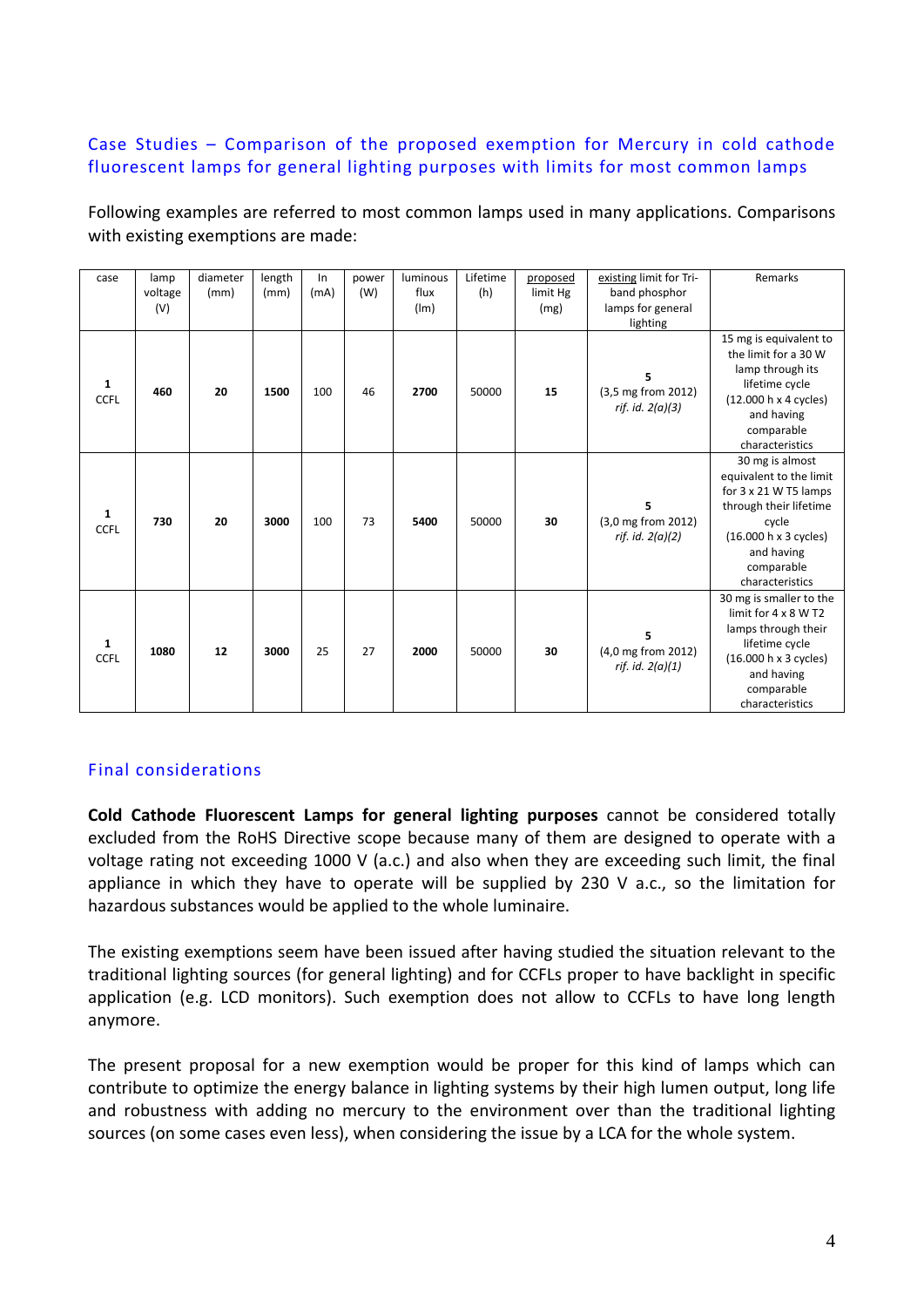# **2. Introduction** – CCFLs for Luminous Sign for Adversting or decorative purposes

**Cold Cathode Fluorescent Lamps for Luminous Sign for Adversting or decorative purposes** are very different, as per technical and constructional characteristics and electrical values from the CCFLs to which the Commission Decision n.571 of 24<sup>th</sup> September 2010 refers in id. 3(a), 3(b) and 3(c). Such differences are because of the applications and the users are different. In fact the CCFLs which the Decision n.571 refers are lamps having diameter up to 5 mm and Current intensity up to 15 mA.

Hereafter, some picture to show typical applications for these CCFLs:



**Cold Cathode Fluorescent Lamps for Adversting or decorative purposes** are often made under commitment with specific lay‐out, linear or curved tubes to create pictures or letters, mainly for outdoor installations under harsh conditions, also with very low ambient temperature (e.g. – 20° C).

Specific constructional characteristics for CCFLs for Adversting or decorative purposes:

- 1. **Dimensions**: Lamps often are curved tubes. Diameters and lengths varies a lot from case to case. In most cases, diameters vary from 6 to 38 mm and lengths are not definable in advance.
- 2. **Electricals**: Current intensity in‐between 20 and 100 mA in order to emit the proper flux according to the intended use and the dimensions of the lamps. Operating voltage varies from 250 V to 1500 V.
- 3. **Switchings** do not affect CCFLs electrodes so these lamps are suitable for *unlimited* switches
- 4. **Lamp life** is longer than hot cathode fluorescent lamps and not less than 50000 h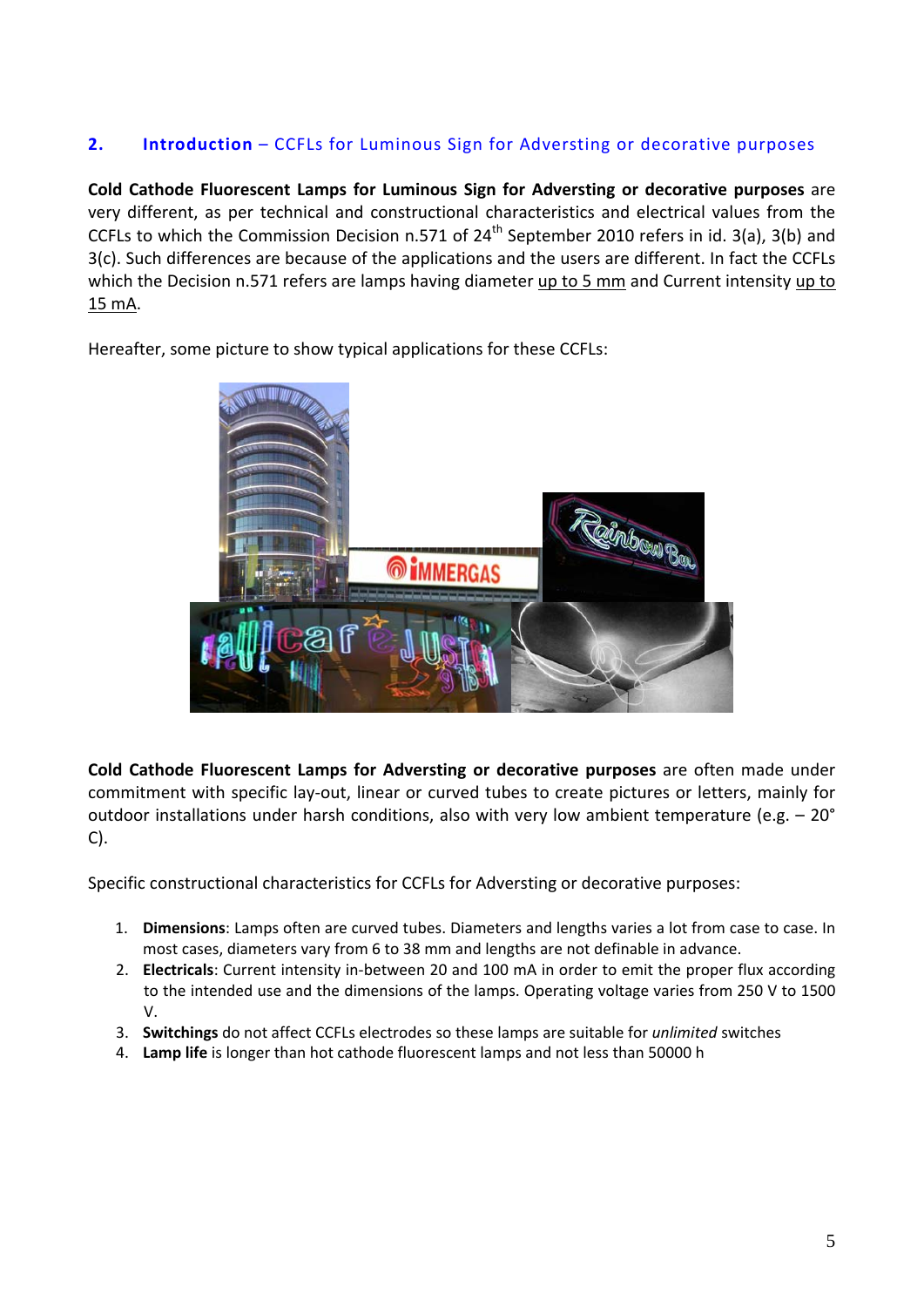# **Proposal** – possible exemption with limited value for Mercury in CCFLs for Luminous Sign for Adversting or decorative purposes (amendment to the existing Annex of DIRECTIVE 2002/95/EC)

**Cold Cathode Fluorescent Lamps for Luminous Sign for Adversting or decorative purposes** are very different, as per technical and constructional characteristics and electrical values from the CCFLs to which the Commission Decision n. 571 of  $24<sup>th</sup>$  September 2010 refers in id. 3(a), 3(b) and 3(c); such differences are because of applications (environmental harsh conditions).

## **To add to the present items**

| 3    | Mercury in cold cathode fluorescent lamps and external<br>electrode fluorescent lamps (CCFL and EEFL) for special<br>purposes not exceeding (per lamp): |                                                                                                       |  |  |
|------|---------------------------------------------------------------------------------------------------------------------------------------------------------|-------------------------------------------------------------------------------------------------------|--|--|
| 3(a) | Short length $( \leq 500 \text{ mm})$                                                                                                                   | No limitation of use until 31 December<br>2011; 3,5 mg may be used per lamp<br>after 31 December 2011 |  |  |
| 3(b) | Medium length $($ > 500 mm and $\leq$ 1 500 mm)                                                                                                         | No limitation of use until 31 December<br>2011; 5 mg may be used per lamp after<br>31 December 2011   |  |  |
| 3(c) | Long length $(> 1, 500, \text{mm})$                                                                                                                     | No limitation of use until 31 December<br>2011; 13 mg may be used per lamp after<br>31 December 2011  |  |  |

### **the following new item:**

| 3(d)    | Mercury in cold cathode fluorescent lamps for general $\vert 1,0 \text{ mg}$ per 100 mm<br>lighting purposes |  |
|---------|--------------------------------------------------------------------------------------------------------------|--|
| $-3(e)$ | Mercury in cold cathode fluorescent lamps for luminous   1,3 mg per 100 mm                                   |  |
|         | sign for adversting or decorative purposes                                                                   |  |